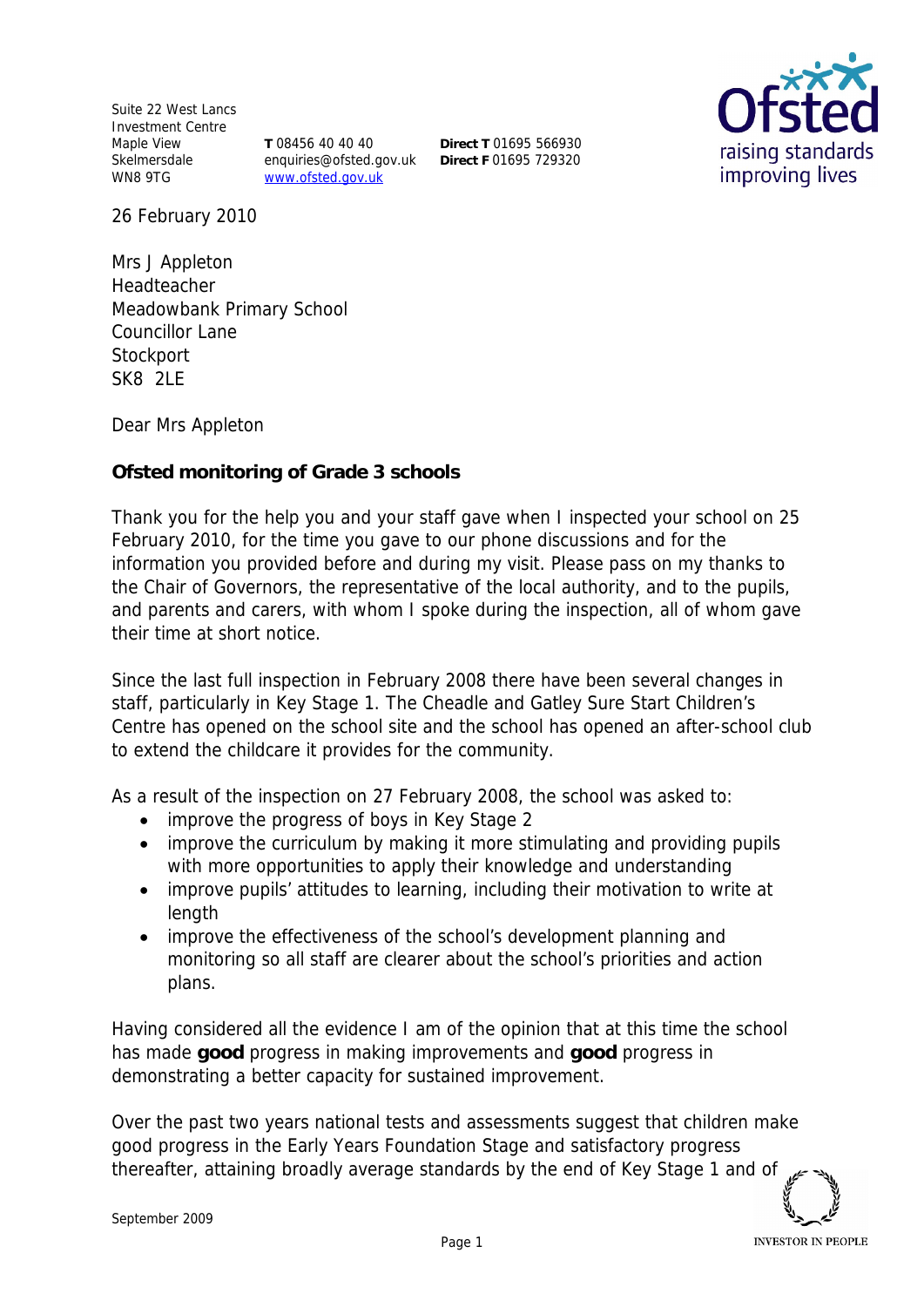

Key Stage 2. The school has a well above average number of pupils with a statement of special educational needs, most of who attend the school as part of the school's provision for pupils of primary age with moderate and more complex learning difficulties. The school's records indicate that they make good progress relative to their starting points and capabilities, although the majority of pupils are working within or below the early levels of the National Curriculum. Published national test results include all pupils. Recalculation of the school's overall performance to include only those pupils for whom the national tests are appropriate suggests that the school's performance is just above average at the end of Year 6. The school believes attainment should be higher. Its tracking records show a yearon-year improvement in the proportion of pupils reaching challenging targets by the end of Key Stage 2. Current Year 6 pupils are in line to attain above average standards.

Pupils are making better progress in their learning. Children in the Early Years Foundation Stage were settled, happy and engaged in purposeful activity indoors and outside. All pupils enjoyed lessons. The more able were challenged to extend their thinking and pupils with special educational needs and/or disabilities received good-quality support to achieve their best. Pupils were keen to point out the recent improvements and the part they played in helping them come about. They had very good relationships with their teachers and the support staff. Most of the lessons observed were of good quality with some that were outstanding. Teachers ensured that work was well matched to pupils' learning needs and they made good use of information and communication technology, especially of their interactive whiteboards. Teachers' feedback to pupils in their exercise books was good; some marking of the highest quality was seen.

The school has successfully motivated boys through changes in the curriculum and by adapting teaching to suit better the more active learning styles favoured by boys. The quality of boys' writing has improved significantly through the involvement of drama and role play in English lessons and through introducing writing tasks for a wide range of purposes. Boys were appreciative of the way the school now seeks their views and values their opinions, for example in the development of the school grounds. Older boys said they were sad to be leaving the school at the end of the year. The development of a more creative curriculum, through well-planned themes with a strong emphasis on pupils learning the skills they need, is motivating all pupils, girls as well as boys. This was seen well in Key Stage 1 and for pupils with significant special educational needs and/or disabilities in the unit provision, where a more active curriculum is improving enjoyment and learning.

The school has broadened the number of staff actively involved in leadership and management. In doing so it is improving the strength and depth of leadership, thus securing a better capacity for sustained improvement. Teamwork and morale among staff is much improved. The school has created a number of leadership teams to oversee improvements in different aspects of provision, for example in inclusion and in each phase. Each team takes ownership and responsibility for audit, plans and